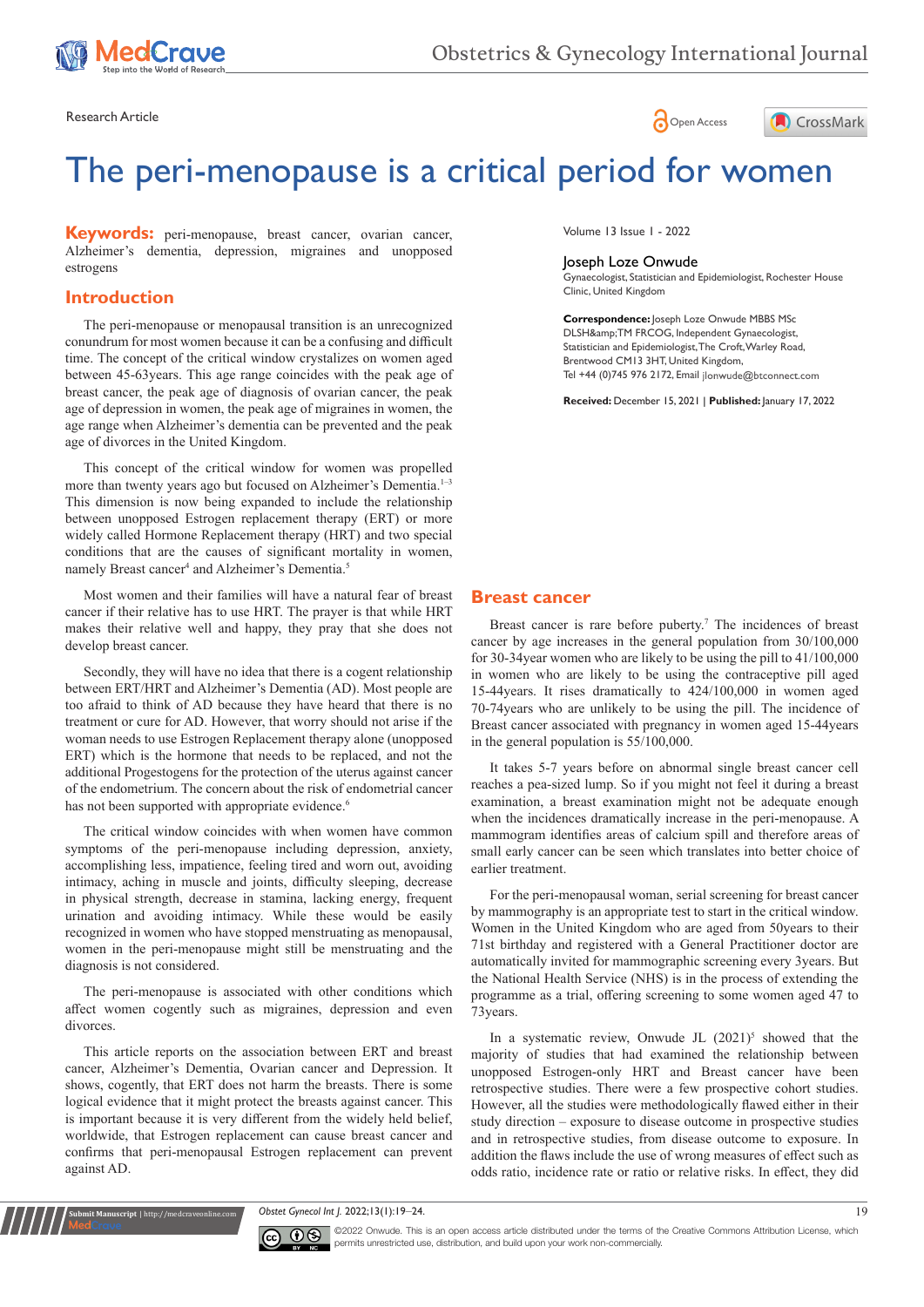not survive the critical evaluation to assess the validity of a cause and effect relationship.<sup>8,9</sup>

The two Women's Health Initiative trials included women without a uterus who were randomized to unopposed Conjugated Equine Estrogen (CEE) versus placebo and secondly, Conjugated Equine Estrogen (CEE) plus Progestogen (Medroxyprogesterone acetate (MPA) versus placebo in women with an intact uterus.

Between 5-10years follow-up, it was concluded that there was a causal link between use of unopposed Estrogens and reduced risk of Breast cancer.10 For CEE plus MPA, there was a causal link with higher risk of Breast cancer.<sup>11</sup>

When these studies were subjected to a critical 'cause and effect' analysis, Shapiro et al.<sup>12</sup> and Shapiro et al.<sup>13</sup> stated that these WHI studies largely met the criteria for successful cause and effect, lower<sup>12</sup> or higher<sup>13</sup> Breast cancer risk, respectively.

The combined trials comprised 27,347 post-menopausal women with a baseline mean [SD] age of 63.4years [7.2years]. After more than 20 years of median cumulative follow-up, mortality information was available for more than 98%. Unopposed Estrogen (CEE) compared with placebo among 10,739 women with a prior hysterectomy was associated with statistically significantly lower breast cancer incidence with 238 cases (annualized rate, 0.30%) vs 296 cases (annualized rate, 0.37%; hazard ratio [HR], 0.78; 95% CI, 0.65-0.93; P= .005). It was also associated with statistically significantly lower breast cancer mortality with 30 deaths (annualized mortality rate, 0.031%) vs 46 deaths (annualized mortality rate, 0.046%; HR, 0.60; 95% CI, 0.37-0.97; P= .04). In contrast, CEE plus MPA compared with placebo among 16,608 women with a uterus was associated with statistically significantly higher breast cancer incidence with 584 cases (annualized rate, 0.45%) vs 447 cases (annualized rate, 0.36%; HR, 1.28; 95% CI, 1.13-1.45; P < 0.001) but no significant difference in breast cancer mortality with 71 deaths (annualized mortality rate, 0.045%) vs 53 deaths (annualized mortality rate, HR, 1.35; 95% CI,  $0.94-1.95$ ; P=  $0.11$ ).<sup>14</sup>

There are two substantive observational trials that have confused the scenario of the relationship between Estrogen and Progestogens in HRT and the risk of Breast cancer. The notable studies are the Collaborative Re-analysis (CR Study)<sup>15</sup> and the Million Women's Study (MWS).<sup>16</sup>

The CR study<sup>15</sup> was not suitable to assess the prospective relationship of use of hormones and subsequent Breast cancer using individual data from 51 studies from combined retrospective and prospective studies. This unusual mixed observational study contributed little. Indeed, Shapiro et al.,<sup>8</sup> critically summarised that the findings in the CR Study did not adequately satisfy the criteria of time order, bias, confounding, statistical stability and strength of association, dose/duration response, internal and external consistency and biologic plausibility. It concluded that the causality link was unreliable because of defects in quality of design, execution, analysis and interpretation.

In the Million Women's Study (MWS),<sup>16</sup> which recruited 1,084,110 UK women aged 50-64 years, half the women had used HRT. 9364 incident invasive breast cancers and 637 breast cancer deaths were registered after an average of 2.6 and 4.1 years follow-up, respectively. Current users of HRT at recruitment were more likely than never users to develop breast cancer (adjusted relative risk (RR) 1.66 [95% CI 1.58-1.75], p<0.0001) and die from it (1.22 [1.00-1.48], p=0.05). Past

users of HRT were however not at an increased risk of incident or fatal disease (1.01 [0.94-1.09] and 1.05 [0.82-1.34], respectively).

The MWS concluded that current use of HRT was associated with an increased risk of incident and fatal breast cancer and the effect is substantially greater for Estrogen-Progestogen combinations than for other types of HRT.

In a critical cause and effect analysis, Shapiro (2012)<sup>9</sup> commented that based on the MWS findings, it was not possible to distinguish between bias and causation as alternative explanations for the observed associations, and the conclusion that it has been established that HRT increases the risk of breast cancer was not justified. Similarly, [Farmer](https://pubmed.ncbi.nlm.nih.gov/?term=Farmer+R&cauthor_id=16390752) R<sup>17</sup> criticised the MWS on the basis of methodological flaws citing the most obvious flaw as the time of collection of the exposure data, at the beginning because their exposure could have changed by the end of the study. Indeed it did. The results of the breast cancer study are not based on the Million Women recruited into the MWS but on 1.12% of this. The 12,221 women were analysed part way through the years. Of the baseline never-users, 11% had become users, 22% of baseline users had become non-users.

#### **Summary**

The risk of breast cancer associated with Estrogen-only HRT is lower when the women have had a hysterectomy because they do not require additional oral progestogens to protect their uterus from uterine cancer. When a woman has not had a hysterectomy, the alternative protection can be the use of an intrauterine device loaded with a Progestogen.

The combined CEE and MPA, an oral Progestogen, seems to be the problem with the risk of Breast cancer.

#### **Ovarian cancer**

The starting point is to estimate the prevalence of early ovarian cancer in peri-menopausal women. As a disease of menopausal women, ovarian cancer rates are highest in women aged 55-64years. The median age at which women are diagnosed in the UK is 63years, meaning that half of women are younger than 63years when diagnosed with ovarian cancer and half are older. As 70% of ovarian cancer is diagnosed in late stages, and morbidity and mortality are worst at these stages, it is a plausible hypothesis that an earlier diagnosis at stage 1 or stage 2 ovarian cancer and minimal comparative treatment will be beneficial. In the Netherlands where women have to have regular tests to maintain their insurance cover, most ovarian cancer is diagnosed in stages 1 and 2. Indeed it is current practice to remove the ovaries in women who have a strong family history of ovarian cancer after childbearing. My hypothesis is that ovarian cancer is difficult to diagnose in peri-menopausal or menopausal women because these women are not likely to feel a cancerous mass which can be accommodated within the pelvis. Even when a mass is felt it can often be ignored as low abdominal weight gain. As there is no coordinated screening for ovarian cancer in the UK, there is a financial drain on the whole health system and the family of the affected because of later diagnosis in advanced disease which is associated with higher morbidity and multiple treatments including chemotherapy and/ or other therapies. Ovarian cancer must start at an earlier stage. It is incontestable that when an ovarian cancer is found in the earlier stages (stages 1 and 2) treatment is easier, morbidity is easier and there might be no requirement for expensive chemotherapy. Ideally therefore, screening for ovarian cancer should aim to pick up early ovarian cancer in asymptomatic women.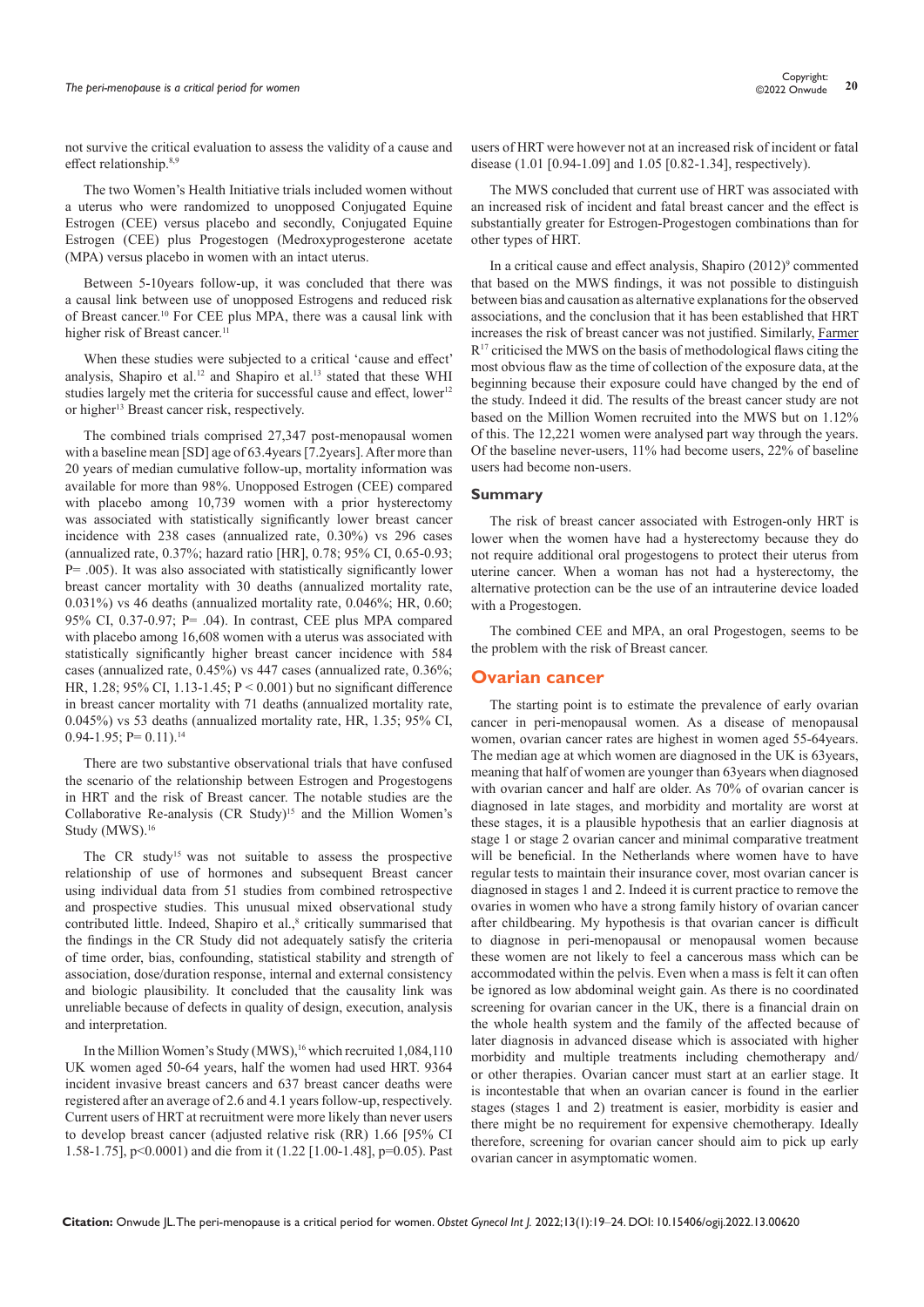# *The peri-menopause is a critical period for women* **<sup>21</sup>** Copyright:

The diagnosis of Ovarian cancer involves women who are either symptomatic or have pelvic masses or suspicious pelvic lumps.

#### **Screening for ovarian cancer**

Screening is the process of looking for the early stages of a disease while the disease is asymptomatic. There is no one good test. The key will be serial checks with a blood test.

In an attempt to establish the effect of early detection by screening for ovarian cancer mortality, Jacobs IJ et al.<sup>18</sup> randomised 202,638 postmenopausal women aged 50-74years to annual multi-modal screening (MMS) with serum CA-125 interpreted with the Risk of Ovarian Cancer Algorithm (ROMA), annual Trans-vaginal ultrasound screening (USS), or no screening in a 1:1:2. The primary outcome was death due to ovarian cancer by Dec 31, 2014, comparing MMS and USS separately with no screening. Results were available for >99.9 women in all three groups. At a median follow-up of  $11 \cdot 1$  years, they diagnosed ovarian cancer in 1282 (0·6%) women: 338 (0·7%) in the MMS group, 314 (0.6%) in the USS group, and 630 (0.6%) in the 'no screening' group. Of these women, 148 (0.29%) women in the MMS group, 154 (0.30%) in the USS group, and 347 (0.34%) in the no screening group had died of ovarian cancer.

Although the mortality reduction was not significant in the primary analysis, they noted a significant mortality reduction with MMS when prevalent cases were excluded. They noted encouraging evidence of a mortality reduction in years 7-14.

In a subsequent median follow-up of  $16\n•3$  years, Menon  $(2021)^{19}$ reported on 2055 women diagnosed with tubal or ovarian cancer: 522 cases (1•0%) of 50,625 in the MMS group, 517 cases (1•0%) of 50,623 in the USS group and 1016 cases (1•0%) of 101,314 in the 'no screening' group. Compared with no screening, there was a 47·2% (95% CI 19 $\cdot$ 7 to 81 $\cdot$ 1) increase in stage I and 24 $\cdot$ 5% (-41 $\cdot$ 8 to -2 $\cdot$ 0) decrease in stage IV disease incidence in the MMS group. Overall the incidence of stage I or II disease was 39·2% (95% CI 16·1 to 66·9) higher in the MMS group than in the no screening group, whereas the incidence of stage III or IV disease was  $10.2\%$  (–21.3 to 2.4) lower. 1206 women died of the disease: 296 (0 $\cdot$ 6%) of 50 625 in the MMS group, 291 (0.6%) of 50 623 in the USS group, and 619 (0.6%) of 101 314 in the no screening group. No significant reduction in ovarian and tubal cancer deaths was observed in the MMS ( $p=0.58$ ) or USS  $(p=0.36)$  groups compared with the no screening group.

They concluded that the reduction in stage III or IV disease incidence in the MMS group was not sufficient to translate into lives saved, illustrating the importance of specifying cancer mortality as the primary outcome in screening trials. Given that screening did not significantly reduce ovarian and tubal cancer deaths, general population screening could not be recommended.

In 2011, the FDA approved HE4 biomarker test along with the CA-125 test, the most widely accepted biomarker for ovarian cancer for use in Risk of Ovarian Malignancy Algorithm (ROMA).<sup>20</sup>.ROMA is a qualitative serum test that derives a numerical score from the results blood tests plus menopausal status, to identify patients presenting with an adnexal mass as being at high or low likelihood for having malignancy.

ROMA is indicated for women over 18years of age with an ovarian pelvic mass for which surgery is planned but who have not yet been referred to an oncologist. Results must be interpreted in conjunction with an independent clinical and radiological assessment.

In data from a 472-patient study presented at the annual meeting of the Society of Gynecologic Oncologists, Moore et al,  $(2011)^{21}$ 

evaluated the utility of using an algorithm score of serum HE4 and CA-125 to determine the risk of ovarian malignancy in women with an adnexal mass and classified patients into high-risk and low-risk groups for having a malignancy. The sensitivity, specificity, negative predictive value, and positive predictive value of the ROMA test (Risk of Ovarian Malignancy Algorithm) were estimated. The results showed that ROMA used alone was highly accurate in assigning a combined pre- and postmenopausal patient population to ovarian cancer risk groups: 93.8% of Epithelial Ovarian Cancers were correctly classified as high likelihood. In postmenopausal women, the sensitivity of ROMA was 92.3%, its specificity was 76.0%, and its negative predictive value (NPV) was 97.4%. In premenopausal women, ROMA had a sensitivity of 100%, a specificity of 74.2%, and an NPV of 100%.

Data from a study of 462 patients reviewed by the FDA and published in the instructions for use of ROMA<sup>22</sup> showed that when combined with standard methods used by physicians to assess likelihood of ovarian cancer in a combined population of premenopausal and post-menopausal women, ROMA had a sensitivity of 88.4%, a specificity of 67.2%, and a NPV of 96.2%.

Use of the ROMA is anticipated to facilitate primary care physician identification of patients with a high likelihood of malignancy that should be referred to, and surgically managed by, a gynecologic oncologist. There are studies of ovarian cancer screening with ROMA. As the specificity is less than 80% while the sensitivity and Negative Predictive Values are both greater than 80%, serial ROMA tests might be the route to use this test for screening.

In summary, there is a basis for serial ovarian screening with ROMA test as opposed to CA-125 or transvaginal ultrasound in the peri-menopause, perhaps every 2-3years until there are large population based prospective studies with ROMA.

## **Prevention of alzheimer's dementia in the critical peri-menopausal period**

Onwude (2021)<sup>4</sup> states that Dementia is now the biggest killer of women in the UK, surpassing heart disease, which remains the leading cause of death for men. This progressively worsening global pandemic is currently estimated to affect 50 million people worldwide, with projections of increasing to 132 million by 2050.The majority of sufferers live in low- and middle-income countries. The massive global costs of caring for dementia sufferers are projected to rise to US\$2 trillion by 2030. That aside, the human costs include profound disability and dependence for the afflicted, and risk of developing depression and anxiety disorders for the carers.4

Alzheimer's dementia (AD) accounts for 70% of the four common types of dementia, and it is the variety associated with the fluctuating levels of Estrogen at the peri- menopause.

Based on the knowledge that Alzheimer's dementia is homed in the hippocampus, and that this organ is suffused with Estrogen receptors,<sup>23</sup> a potential link was postulated between Estrogen and Alzheimer's dementia. Indeed the hypothalamus, as the primary area of the brain that is used for declarative memory becomes deplete of Estrogen receptors during the menopause. There is evidence that hippocampal pathology is central and that the hippocampal shape and volume can predict the onset of AD to the development of AD.24,25

The definitive cause of AD is the deposition and accumulation of abnormal protein fragments called Tau proteins and β-amyloid proteins, colloquially referred to as 'plaques and tangles' in the brain, which kill brain cells - a process that is known to start in the hippocampus. These abnormal proteins are pathognomonic of AD.<sup>26</sup>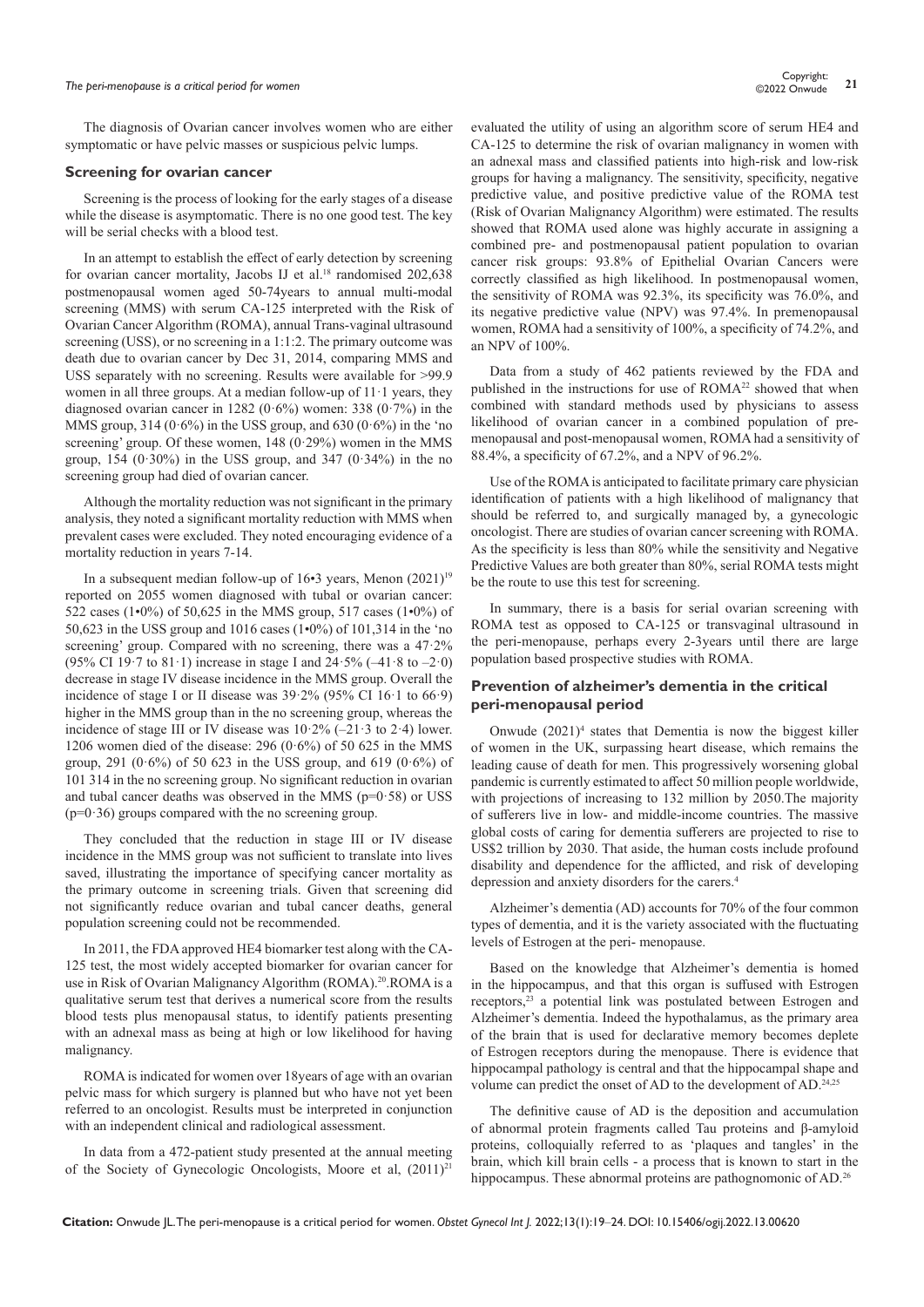There are various levels of evidence which provide support for the role of Estrogen, including in-vitro studies,  $27$  animal experimentation<sup>28</sup> and a growing body of human clinical research of how Estrogen, a cheap, simple and safe hormone, when administered in the perimenopausal transition, could prevent up to 35% cases of AD.29–41

#### **Estrogen-only and prevention of alzheimer's dementia at the peri-menopause**

The Critical Peri-menopausal Window Theory has been recognised for some time. With regards to AD, the evidence shows that if ERT is administered in the peri-menopausal period, there is a potential to prevent Alzheimer's Dementia. This is consistent with the accepted wisdom that although the symptoms of AD generally occur in later life, the disorder begins in midlife, around the ages 40-65 years<sup>42</sup> Some studies have explored the critical window theory for the potential benefits of supplying ERT before the menopause. In a longitudinal cohort study, Shao et al.,<sup>29</sup> showed that peri-menopausal ERT within 5years of the menopause, plus use for 10 or more years was significantly associated with a 35% reduced risk of AD [95% CI 0.43-0.98]. This finding is supported by other prospective cohort studies.30,31 ERT started after 5 or more years after the menopause was still associated with a 14% reduced but not significant risk of Alzheimer's Dementia [95% CI 0.49-1.51].<sup>29</sup>

#### **Estrogen combined with progestogen and prevention of alzheimer's dementia at the peri-menopause**

Combined Estrogen plus Progestogen therapy (HRT) may increase the risk of AD. The position of Estrogen as the effective prevention is shown by the result that peri-menopausal combined HRT (Estrogen and Medroxyprogesterone acetate) within 5years of the menopause and use for 10 or more years was associated with a non- significant 35% reduced risk of Alzheimer's dementia [95% CI 0.36-1.18] while peri-menopausal ERT within 5years of the menopause and use for 10 or more years was associated with a statistically significant 35% reduced risk of Alzheimer's Dementia.29

Shao et al.<sup>29</sup> also showed in their longitudinal cohort study of oral combined Estrogen + progestogens, that menopausal HRT therapy 5 or more years after the onset of the menopause was associated with a 32% increased but not significant risk of Alzheimer's dementia [95% CI 0.78-2.24]. This was confirmed by the Women's Health Initiative Memory Study,<sup>32</sup> a randomized placebo controlled study of oral combined Estrogen and progestogens where menopausal HRT four or more years after the menopause was associated with a significantly (doubled) increased risk of AD [Hazards Ratio 2.02, 95% CI 1.21- 3.48].

It is now generally accepted that ERT does not reverse established AD.33–35 Once a woman has developed AD, hormone replacement treatment, particularly combined Estrogen + progestogen (HRT) does not help but might even worsen the condition.

#### **Estrogen prevents AD – a summary of the science**

Firstly, the scientific basis for the development of AD, which includes the influences of Tau proteins and β-amyloid proteins on brain cells and cell death and the knowledge that Estrogens inhibit both Tau hyperphosphorylation and β-amyloid protein accumulation, as well as providing protection against β-amyloid protein neurotoxicity is supported by in vivo experiments in rats.<sup>26</sup>

Secondly, the evidence from MRI shape analysis shows significant regional sparing of the medial aspect of the right hippocampal head and lateral aspect of the body extending to the tail, in the area

corresponding to the Cornu Ammonis, including part of the subiculum, in hormone therapy users compared to non-users.<sup>28</sup>

Thirdly the results of the longitudinal prospective cohort studies are consistent.29–31 This evidence from observational studies go some way to satisfy the most important conditions where an observational study can support a cause and effect relationship.29 Fourthly, the experimental MRI studies of hippocampal volumes with or without Estrogen are also supportive.<sup>24,25</sup> Finally, there is abundant biologic plausibility. It is well established that Alzheimer's Disease starts in the hippocampus, the area for learning and memory and that the hippocampus is lush in Estrogen receptors and suffers decreased in volume and size in the menopause, and that peri-menopausal Estrogens maintain the lushness of the hippocampi.

#### **Depression in the peri-menopausal critical window**

Some of the symptoms seen on screening questionnaires for Depression (PHQ-9) overlap with symptoms on the Menopausespecific Quality of Life Questionnaire.43 Many studies have recognized the association between depression in middle-aged women and the peri-menopause and menopause.44 Most of these have explored the options of combination treatments for the menopause with standard anti-depressant treatments.

It will not be surprising then to find that the peak age of depression in women is between 40-59years in the UK and USA<sup>45</sup> which is the age range for the peri-menopausal woman. It is generally accepted that the peri-menopause is a window of vulnerability for the development of both depressive symptoms and a diagnosis of major depressive disorder. The risk for depressive symptoms is elevated during perimenopause even in women with no prior history of depression.

Many women experience a new onset of [depressive symptoms](https://medicalxpress.com/tags/depressive+symptoms/) at the menopausal transition or peri-menopause. If there is underlying low-level depression to begin with, peri-menopause can increase the intensity of depressive symptoms. Some of these women are already treated with a combination of menopausal hormones and antidepressants.

#### **Association between depression and the perimenopause**

Graziottin and Serafini (2009)<sup>46</sup> reviewed the interaction between changes in menopausal hormone levels, mood disorders, associated neuropsychological co-morbidities and ageing, and evaluated the currently available therapeutic options for peri-menopausal mood disorders. They evaluated treatment of light to moderate mood disorders with hormonal therapy (HRT), treatment of major depression with antidepressants and lastly the synergistic effect between HRT and antidepressants in treating menopausal depression.

They found that depression across the menopause has a multifactorial aetiology. Predictive factors included previous depressive episodes such as premenstrual syndrome and/or postpartum depression; comorbidity with major menopausal symptoms especially hot flashes, nocturnal sweating, insomnia, menopause not treated with HRT; major existential stress; elevated body mass index; low socioeconomic level and ethnicity. Postmenopausal depression is more severe, has a more insidious course, is more resistant to conventional antidepressants in comparison with premenopausal women and has better outcomes when antidepressants are combined with HT. They concluded that current evidence suggested that a combination of the antidepressant with HRT seems to offer the best therapeutic potential in terms of efficacy, rapidity of improvement and consistency of remission in the follow-up.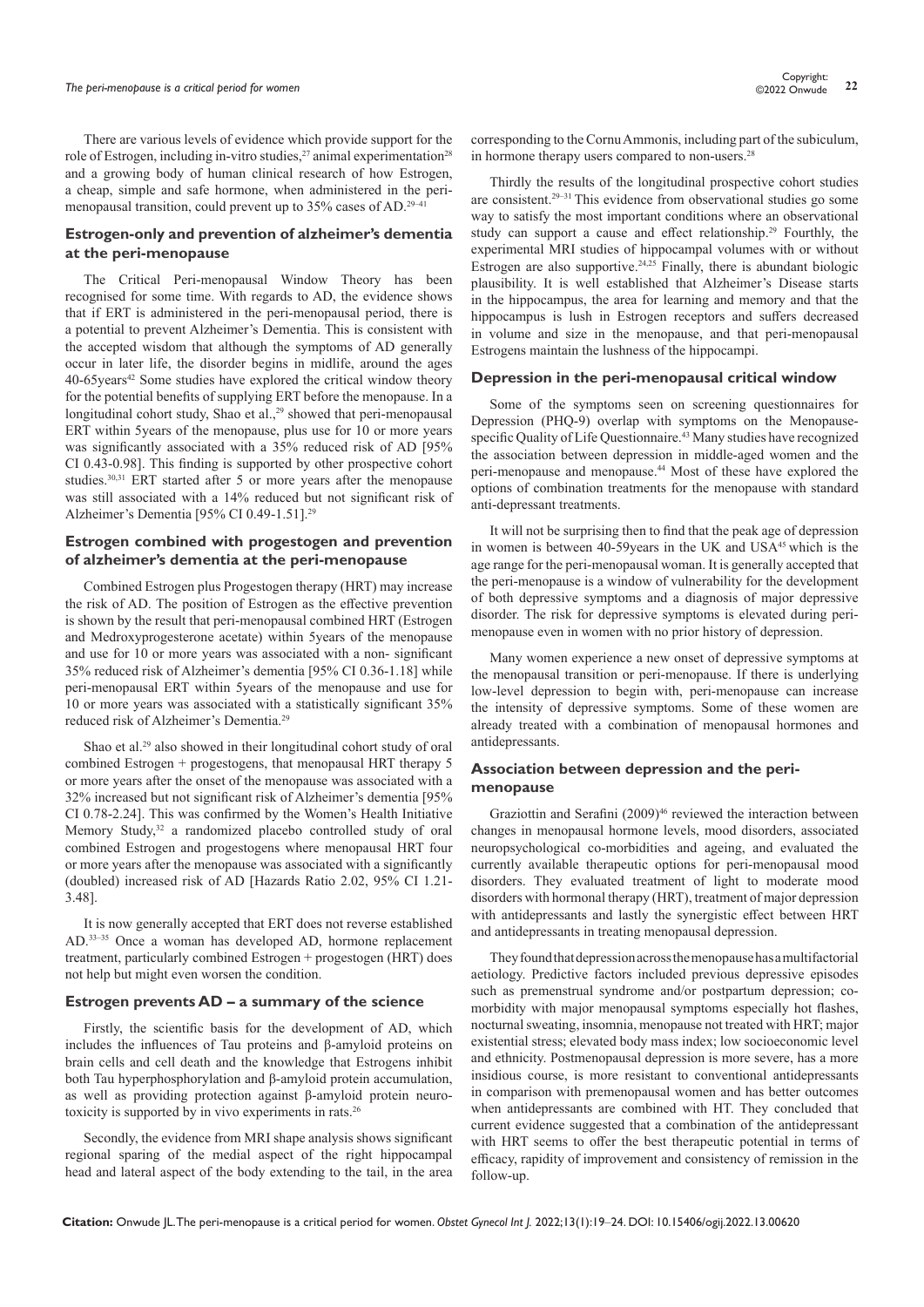In their cross-sectional study in Taiwan, Lin HL et al.<sup>44</sup> examined the relationships between depressive symptoms, menopausal status and menopausal symptoms in middle-aged women. The menopausal status was categorized into pre-menopause, peri-menopause, postmenopause, and surgical menopause. Using a Taiwanese Depression Questionnaire with a cut-off point, a total of 3359 women aged 40- 55 years were selected. Among these women, 145 women (4.7%) experienced higher levels of concurrent depressive symptoms. The increase in depressive symptoms was significantly associated with menopausal status and most of the menopausal symptoms. After controlling for age, marital status, education, income, smoking, hormone therapy, and menopause symptoms, the peri-menopause was still significantly associated with depression in midlife women (odds ratio 1.97; 95% confidence interval 1.24-3.14).

They concluded that independent of menopausal symptoms, perimenopausal status increases the risk of depression.

Maki PM et al.47 led a multi-institutional panel of clinicians and scientists to look at the peri-menopause, defined as the menopause transition stages as a window of vulnerability for the development of both depressive symptoms and major depressive episodes. Maki et al assert that the guidelines were needed because depression during the peri-menopausal phase can occur along with menopausal symptoms, and these two sets of symptoms are hard to tease apart, which makes it difficult for clinicians to appropriately treat these [women.](https://medicalxpress.com/tags/women/) Many women experience a new onset of [depressive symptoms.](https://medicalxpress.com/tags/depressive+symptoms/) If there is underlying low-level depression to begin with, peri-menopause can increase the intensity of depressive symptoms. There had been a need for expert consensus as well as clear clinical guidance regarding how to evaluate and treat depression in women during the peri-menopause.

During peri-menopause, women often juggle multiple responsibilities and face multiple stressors. They care for their own children, experience children leaving the home, help aging parents, retain primary responsibility for the home, and face increasing job demands at a time when they may be approaching the peak of their career. All of this can be extremely stressful, Maki explained.

Some of the findings of the panel include that: The peri-menopause is a window of vulnerability for the development of both depressive symptoms and a diagnosis of major depressive disorder;

- a. The risk for depressive symptoms is elevated during perimenopause even in women with no prior history of depression;
- b. Several common symptoms of peri-menopause (hot flashes, night sweats, sleep and sexual disturbances, weight/energy changes, cognitive changes) complicate, co-occur and overlap with the presentation of depression during this stage;
- c. Life stressors including caring for children and parents, career and relationship shifts, aging and body changes and family illness can adversely affect mood;
- d. Proven therapeutic options for depression (antidepressants, cognitive behavioral therapy and other psychotherapies) should remain as front-line anti-depressive treatments for major depressive episodes during peri-menopause;
- e. Clinicians should consider treating co-occurring sleep disturbance and night sweats as part of treatment for menopauserelated depression;
- f. Estrogen therapy alone is ineffective as a treatment for depressive disorders in postmenopausal women;
- g. Hormonal contraceptives may improve depressive symptoms in women approaching menopause;
- h. The evidence is insufficient for the recommendation of botanical or alternative approaches for treating depression related to perimenopause.

There is insufficient evidence to recommend botanical or alternative approaches for treating depression related to peri-menopause.

## **Summary**

The Peri-menopausal Critical Period is an ideal time to start serial screening in middle-aged women for breast cancer by mammography, ovarian cancer by the Risk of Ovarian Malignancy Algorithm (ROMA) which combines the results of HE4, CA125, and menopausal status into a numerical score and Depression by validated questionnaires like the PHQ-9. It is also an ideal time to start Estrogen only HRT to prevent Alzheimer's Dementia in women who have had a hysterectomy. In similar women who still have their uterus, Estrogen of HRT can be opposed with an Intrauterine device loaded with a Progestogens.48

# **Acknowledgments**

None.

#### **Funding**

None.

# **Conflicts of interest**

None of the authors has reported any conflicts of interest.

#### **References**

- 1. [Marder K, Sano M. Estrogen to treat Alzheimer's disease:too little, too](https://pubmed.ncbi.nlm.nih.gov/10851358/)  [late? So what's a woman to do?](https://pubmed.ncbi.nlm.nih.gov/10851358/) *Neurology*. 2000;54(11):2035–2037.
- 2. [Resnick SM, Henderson VW. Hormone therapy and risk of Alzheimer](https://pubmed.ncbi.nlm.nih.gov/12413378/)  disease:a critical time. *JAMA*[. 2002;288:2170–2172.](https://pubmed.ncbi.nlm.nih.gov/12413378/)
- 3. [Maki PM. The critical window hypothesis of hormone therapy](https://pubmed.ncbi.nlm.nih.gov/23715379/)  [and cognition:a scientific update on clinical studies.](https://pubmed.ncbi.nlm.nih.gov/23715379/) *Menopause*. [2013;20\(6\):695–709.](https://pubmed.ncbi.nlm.nih.gov/23715379/)
- 4. [Onwude JL. Does unopposed peri–menopausal or post–menopausal](https://www.peertechzpublications.com/articles/JSSR-7-242.php)  [estrogen protect against breast cancer? a systematic review.](https://www.peertechzpublications.com/articles/JSSR-7-242.php) *Journal Surgical Research*[. 2021;7\(2\):75–82.](https://www.peertechzpublications.com/articles/JSSR-7-242.php)
- 5. [Onwude JL. Alzheimer's dementia: peri–menopausal estrogen is a](http://wap.hillpublisher.com/ArticleDetails.aspx?cid=467)  [preventative strategy for women. International](http://wap.hillpublisher.com/ArticleDetails.aspx?cid=467) *Journal of Clinical and [Experimental Medicine Research](http://wap.hillpublisher.com/ArticleDetails.aspx?cid=467)*. 2021;5(1):25–32.
- 6. Onwude Joseph. What is true risk of endometrial carcinoma from unopposed estrogen therapy: a review of the published evidence. *SunKrist Journal Obstet Gynecol Research*. 2020;3(1):1–7.
- 7. [Ahmed ST, Singh SK, Mukherjee T, et al. Breast cancer in a pre–pubertal](https://pubmed.ncbi.nlm.nih.gov/24810441/)  girl. *[BMJ Case Rep](https://pubmed.ncbi.nlm.nih.gov/24810441/)*. 2014.
- 8. [Shapiro S, Farmer RDT, Seaman H, et al. Does hormone replacement](https://pubmed.ncbi.nlm.nih.gov/21454266/)  [therapy cause breast cancer? An application of causal principles to three](https://pubmed.ncbi.nlm.nih.gov/21454266/)  [studies:Part 1. The Collaborative Reanalysis.](https://pubmed.ncbi.nlm.nih.gov/21454266/) *Journal of Family Planning [and Reproductive Health Care](https://pubmed.ncbi.nlm.nih.gov/21454266/)*. 2011;37(2):103–109.
- 9. Shapiro [S, Stevenson JC, Mueck AO, et al. Does hormone replacement](https://pubmed.ncbi.nlm.nih.gov/22262621/)  [therapy cause breast cancer? An application of causal principles to three](https://pubmed.ncbi.nlm.nih.gov/22262621/)  [studies. Part 4: The Million Women Study.](https://pubmed.ncbi.nlm.nih.gov/22262621/) *Journal of Family Planning [and Reproductive Health Care](https://pubmed.ncbi.nlm.nih.gov/22262621/)*. 2012;38(2):102–109.